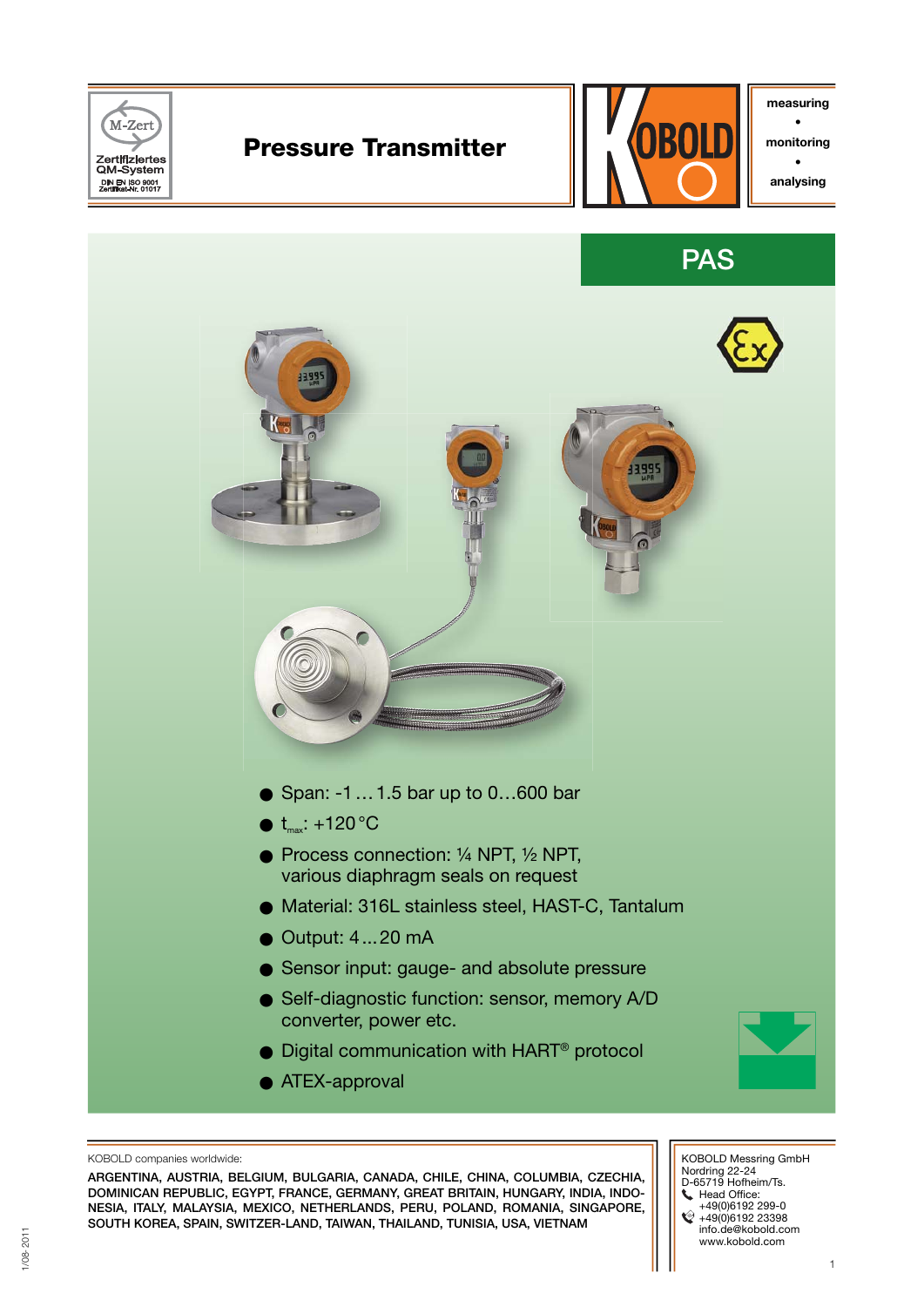



## **Description**

The Kobold Pressure Transmitter model PAS is a micro processor-based high performance transmitter, which has a flexible pressure calibration and a flexible output signal. It has an automatic compensation of ambient temperature and process variables. A communication with the instrument and a configuration of various parameters is possible via the HART® protocol. All data of sensor is to be input, modified and stored in an EEPROM.

## **Features**

#### **Superior performance**

 $\bullet$  High reference accuracy: ±0.075 % of calibrated span (option: ±0.04 % of calibrated span)

## **C** Long-term stability

O High rangeability (100 : 1)

### **Flexibility**

- Data configuration with HART<sup>®</sup> configurator
- O Measuring of gauge and absolute pressure

### **Reliability**

- O Continuous self-diagnostic function
- O Automatic ambient temperature compensation
- **EEPROM** write protection
- O Fail-mode process function

## **Transmitter Description**

## **Electronics module**

The Electronics module consists of a circuit board sealed in an enclosure. There are a MCU module, an analogue module, a LCD module and a terminal module in a transmitter.

The MCU module acquires the digital value from the analogue module and applies correction coefficients selected from EEPROM. The output section of the MCU module converts the digital signal to a 4…20 mA output. The MCU module communicates with the HART®-based configurator or control systems such as DCS (Distrubuted Control System). The Power section of MCU module has a DC-to-DC power conversion circuit and an input/output isola tion circuit. The LCD module plugs into the MCU module and displays the digital output in a user-configured unit.

#### **Sensor inputs**

The pressure transmitter model PAS is available as a piezo resistive pressure transmitter which measures gauge pressure as well as absolute pressure. The sensor module converts the resistance into a digital value. The MCU module calculates the process pressure based on this digital value.





No responsibility taken for errors; subject to change without prior notice.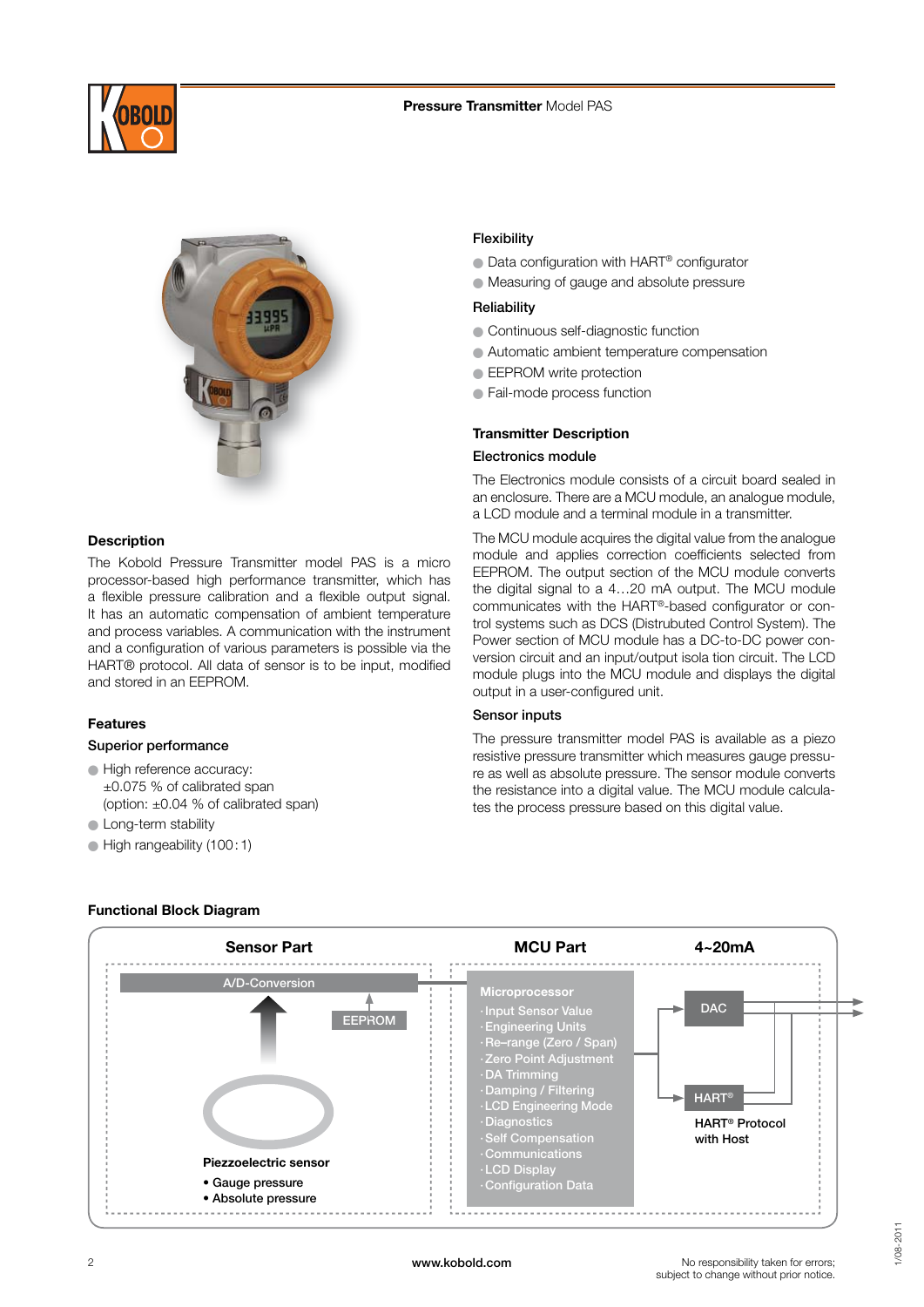

The sensor modules include the following features:

- 0.075 % accuracy
- The software of the transmitter compensates thermal effects, improving performance.
- Precise Input Compensation during operation is achieved with temperature and pressure correction coefficients that are characterized over the range of the transmitter and stored in the sensor module EEPROM memory.
- $\bullet$  FEPROM stores sensor information and correction coefficients separately from MCU module, allowing for easy repair, reconfiguration and replacement.

#### **Basic Setups**

Following settings can be easily configured from any host that support the HART® protocol:

- Operational parameters
- 4 … 20mA points (zero/span)
- Engineering units
- Damping time: 0.25…60 sec.
- Tag: 8 alphanumeric characters
- Descriptor: 16 characters
- Message: 32 characters
- Date: day/month/year

#### **Calibration and trimming**

- Lower/Upper range (zero/span)
- Sensor zero trimming
- Zero point adjustment
- DAC output trimming
- Transfer function
- Self-compensation

### **Self-diagnosis and others**

- CPU & Analogue Module Fault Detection
- Communication Error
- Fail-mode handling
- LCD indication
- Temperature measurement of sensor module

#### **Process Connection via Diaphragm Seals**

For the connection of the pressure transmitter model PAS to all different process connections diverse diaphragm seal versions are necessary. They can be connected to the pressure transmitter by direct mounting or via a capillary tube. Depending on the application different combinations of diaphragm seals, capillary tubes and fill fluids are possible. To clarify those possibilities, the special connections via diaphragm seals are always to be requested separately to the pressure transmitter.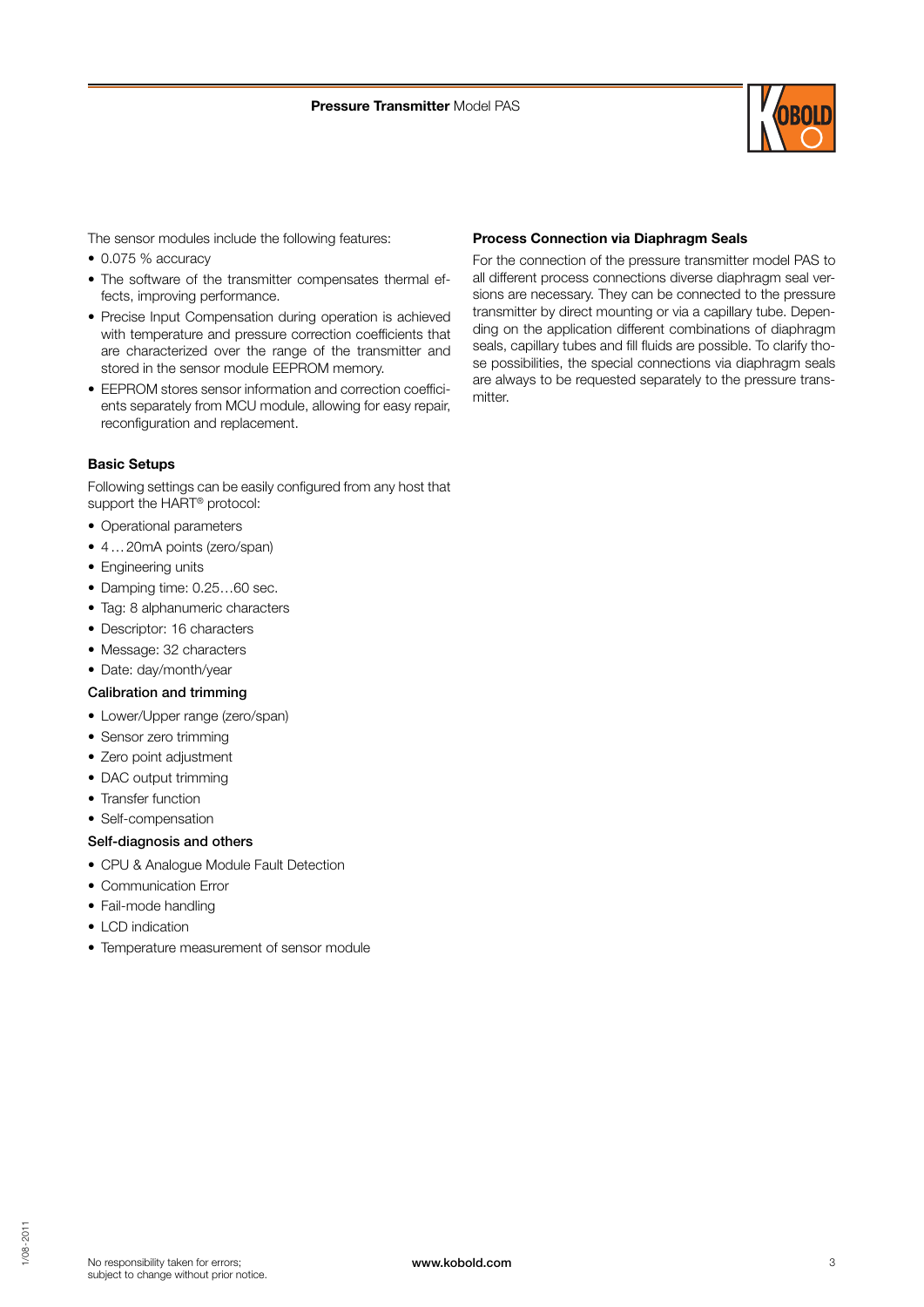

## **Technical Details**

| Measuring principle:                 | piezo-resistive sensor                                                                                     | Electrical connection:              | $1/2$ 14 NPT conduit with M4                                                                      |  |  |
|--------------------------------------|------------------------------------------------------------------------------------------------------------|-------------------------------------|---------------------------------------------------------------------------------------------------|--|--|
| Measuring span:                      | $-11.5$ bar up to $0600$ bar<br>(depending on instrument version),<br>zero and span values can be set      |                                     | screw terminals<br>G 1/2 conduit with M4 screw<br>terminals                                       |  |  |
|                                      | anywhere within the range limits<br>span must be greater than or<br>equal to the minimum span              | Output:                             | two wire 420 mA,<br>user-configurable for linear output,<br>digital process value superimpo-      |  |  |
| Accuracy:                            | 0.075% of calibrated span<br>(better accuracy on request)                                                  |                                     | sed on 420 mA signal, available<br>to any host that conforms to the<br>HART <sup>®</sup> protocol |  |  |
| Process temperature:                 | $-30^{\circ}$ C+120 $^{\circ}$ C                                                                           | Update time:                        | 0.12 seconds                                                                                      |  |  |
| Ambient temperature:                 | $-40^{\circ}$ C $+80^{\circ}$ C                                                                            | Turn-On time:                       | 3 seconds                                                                                         |  |  |
| Storage temperature:                 | $-40^{\circ}$ C +85 $^{\circ}$ C                                                                           | Protection:                         | IP67 for standard (code S)                                                                        |  |  |
|                                      | (without condensing)                                                                                       | Weight:                             | 1,7 kg (ohne Zusatzoptionen)                                                                      |  |  |
| Humidity limit:                      | 5%98% RH                                                                                                   |                                     | 2.83 kg (st.st. housing)                                                                          |  |  |
| Pressure limits (with silicone oil)* |                                                                                                            | Failure mode:                       | fail high: current $\geq 21.1$ mA                                                                 |  |  |
| Model G                              | $-14$ bar (for range 3)                                                                                    |                                     | fail low: current $\leq$ 3.78 mA                                                                  |  |  |
|                                      | $-140$ bar (for range 4)<br>0140 bar (for range 5)<br>$0700$ bar (for range 6)<br>$0800$ bar (for range 7) | <b>EMC</b> conformity<br>standards: | EMI (emission) - EN 50081-2:1993<br>EMS (immunity) - EN 50082-2:1995                              |  |  |
| Model A                              | 07 bar (for range 4)<br>$040$ bar (for range 5)<br>070 bar (for range 6)                                   | <b>ATEX Zulassung</b><br>(Option):  | $\langle x \rangle$    2G Exd   C T6T4                                                            |  |  |
| <b>Wetted materials</b>              |                                                                                                            |                                     |                                                                                                   |  |  |
| Isolating diaphragms:                | 1.4404 (316L st. st.), Tantalum,<br><b>HAST-C</b>                                                          | diaphragm seals.                    | * valid for stand-alone unit only without assembled                                               |  |  |
| Connection thread:                   | 1.4401 (316 st. st.), HAST-C                                                                               |                                     |                                                                                                   |  |  |
| Non-wetted materials                 |                                                                                                            |                                     |                                                                                                   |  |  |
| Fill Fluid:                          | silicone oil or inert fill                                                                                 |                                     |                                                                                                   |  |  |
| Electronics housing:                 | aluminum, flameproof (Ex d)<br>and waterproof (IP 67),<br>316 L st. st. (option)                           |                                     |                                                                                                   |  |  |
| Cover O-ring:                        | Buna-N                                                                                                     |                                     |                                                                                                   |  |  |
| Paint:                               | epoxy-polyester or polyurethane                                                                            |                                     |                                                                                                   |  |  |
| Mounting bracket:                    | 2-inch pipe, 1.4301 (304 st. st.),<br>painted carbon steel with<br>1.4301 (304 st. st.), U-bolt            |                                     |                                                                                                   |  |  |
| Nameplate:                           | 1.4301 (304 st. st.)                                                                                       |                                     |                                                                                                   |  |  |
| Process connections:                 | 1/418 NPT female (via adapter)<br>$1/214$ NPT female                                                       |                                     |                                                                                                   |  |  |
| Mounting position:                   | upright                                                                                                    |                                     |                                                                                                   |  |  |
| Display:                             | 5 Digit LCD                                                                                                |                                     |                                                                                                   |  |  |
| Power supply:                        | 1245 $V_{DC}$ -operation<br>17.5 $45\bar{V}_{\text{DC}}$ -HART <sup>®</sup> communi-<br>cations            |                                     |                                                                                                   |  |  |
| Maximum load:                        | 250 $\Omega$ at 17.5 $V_{\text{nc}}$<br>550 $\Omega$ at 24 $V_{\text{DC}}$                                 |                                     |                                                                                                   |  |  |
|                                      | $(U - 12 V_{DC})$<br>max. loop resistance =<br>0.022A                                                      |                                     |                                                                                                   |  |  |

No responsibility taken for errors; subject to change without prior notice.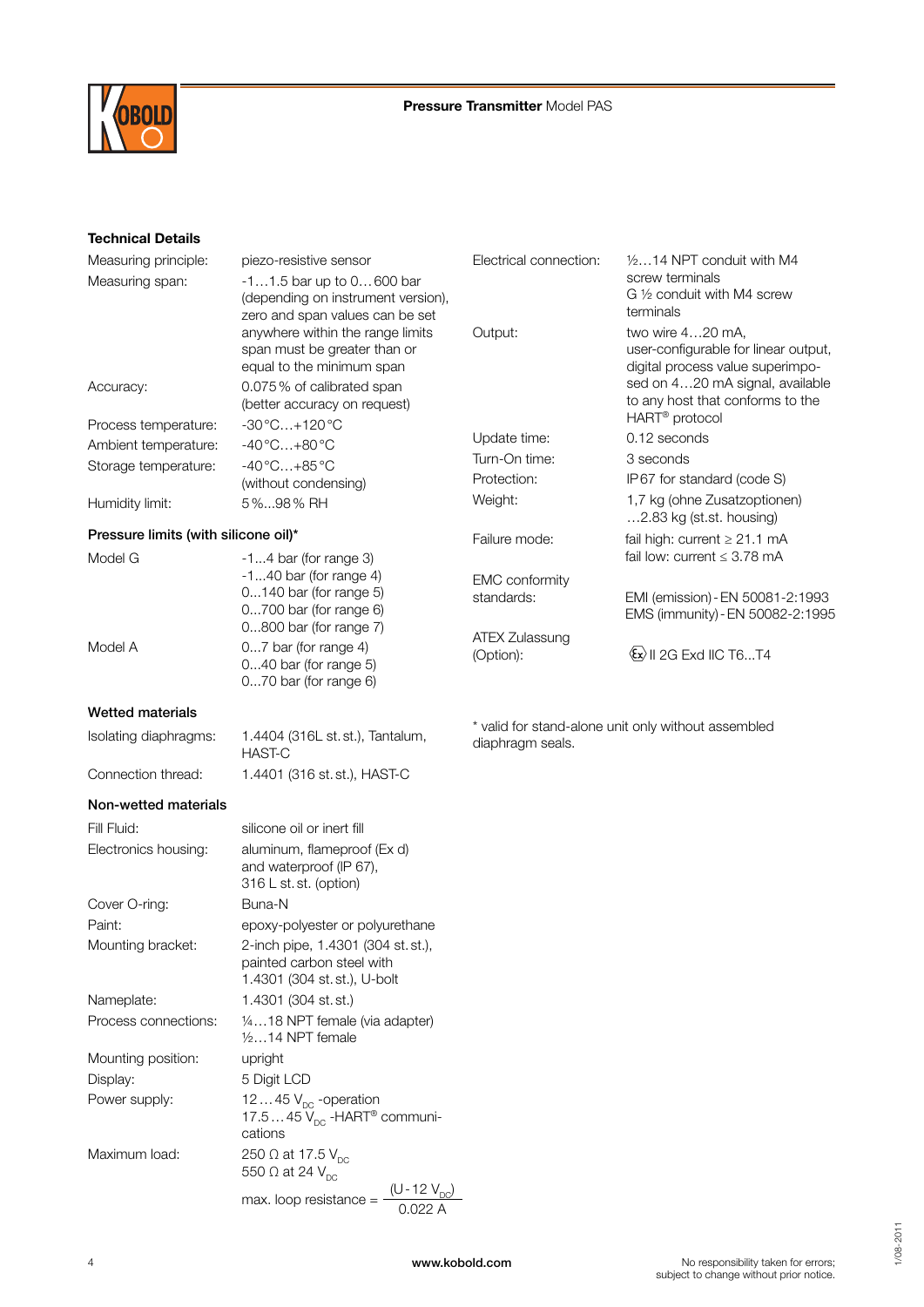

## **Order Details** (Example: **PAS- G EE 3 S 2 N S 0 0**)

| Model                           | Version                                                                       | Material                                                                                                            | Messbereiche          |                                                                      |                                                                                      |  |
|---------------------------------|-------------------------------------------------------------------------------|---------------------------------------------------------------------------------------------------------------------|-----------------------|----------------------------------------------------------------------|--------------------------------------------------------------------------------------|--|
|                                 |                                                                               | diaphragm / other                                                                                                   | code                  | measuring range                                                      | measuring span                                                                       |  |
|                                 |                                                                               |                                                                                                                     | $X^{2)}$              | special                                                              | special                                                                              |  |
|                                 |                                                                               |                                                                                                                     |                       | for PAS-G                                                            |                                                                                      |  |
| PAS-<br>Pressure<br>Transmitter | $G =$ Gauge Pressure<br>Transmitter<br>$A =$ Absolute Pressure<br>Transmitter | $EE = 316L$ st. st./316 st. steel<br>$HE^{\dagger}$ = HAST-C/316 st. steel<br>Tantalum/316 st. steel<br>$TE^{1)} =$ | 3<br>4<br>5<br>6<br>7 | $-1+1.5$ bar<br>$-1+15$ bar<br>$050$ bar<br>$0250$ bar<br>$0600$ bar | 15 mbar1.5 bar<br>150 mbar15 bar<br>500 mbar50 bar<br>2,5 bar250 bar<br>6 bar600 bar |  |
|                                 |                                                                               | $HH^{\dagger}$ HAST-C/HAST-C                                                                                        |                       | for PAS-A                                                            |                                                                                      |  |
|                                 |                                                                               |                                                                                                                     | 4<br>5<br>6           | $02.5$ bar<br>$015$ bar<br>$025$ bar                                 | 25 mbar2.5 bar<br>150 mbar15 bar<br>250 mbar25 bar                                   |  |

## **Order Details** continued:

| <b>Filling liquid</b>                                                                 | Process connection                                                                                 | Electrical<br>connection                                                                                                                                          | Approvals<br>for hazardous<br>applications                                                                                                                   | Manifold valve                                                    | Options                                                                                                                                                        |
|---------------------------------------------------------------------------------------|----------------------------------------------------------------------------------------------------|-------------------------------------------------------------------------------------------------------------------------------------------------------------------|--------------------------------------------------------------------------------------------------------------------------------------------------------------|-------------------------------------------------------------------|----------------------------------------------------------------------------------------------------------------------------------------------------------------|
| $S =$ silicone<br>$I =$ inert filling<br>liquid<br>$X =$ special<br>filling<br>liquid | $2 = 1418$ NPT<br>female (adapter)<br>$4 = 1/214$ NPT<br>female<br>(standard)<br>$X^{2}$ = special | $1/214$ NPT<br>N<br>$=$<br>epoxy-polyes-<br>ter painted<br>aluminium<br>G ½ mit<br>G<br>$=$<br>epoxy-polyes-<br>ter painted<br>aluminium<br>$X^{2)} =$<br>special | $=$ standard<br>S.<br>(waterproof IP67)<br>F<br>$=$ ATEX, flame-<br>proof, Ex d<br>$E^*$ = ATEX, intrinsically<br>safe, Ex i<br>* option E<br>in preparation | $\mathbf{0}$ = without<br>$2 =$ manifold<br>2-ways<br>(st. steel) | 0<br>$=$ without<br>$=$ oil free finish<br>Е<br>$M^3$ = housing in stainless steel<br>$N4$ = mounting of PAS onto<br>diaphragm seal<br>$Y^{2)}$<br>$=$ special |

<sup>1)</sup> on request

 $2)$  Order code X and Y must be specified in writing

3) Stainless steel housing in preparation

<sup>4)</sup> Diaphragm seal model and application data to be specified in clear text. Application Index on page 17-18 to be filled out. For summary of diaphragm seal models and possible ranges, see page 9 onwards. For dimensional details see DRM data sheet.

#### **Order Details** Mounting brackets

| Description                                                               | Order number  |  |  |
|---------------------------------------------------------------------------|---------------|--|--|
| Angle type bracket for PAD/PAS                                            |               |  |  |
| vertical pipe mounting for PAS                                            |               |  |  |
| vertical pipe mounting for PAD                                            |               |  |  |
| incl. U-Clamp for 2" pipe mounting bracket and 2 x mounting nuts/ washers | ZUB-PAD/PAS-K |  |  |
| incl. 4 x mounting screws for PAS                                         |               |  |  |
| incl. 4 x mounting screws for PAD                                         |               |  |  |
| Flat type bracket for PAD/PAS                                             |               |  |  |
| horizontal pipe mounting for PAS                                          |               |  |  |
| vertical pipe mounting for PAD                                            | ZUB-PAD/PAS-L |  |  |
| incl. U-Clamp for 2" pipe mounting bracket and mounting nuts/ washers     |               |  |  |
| incl. 4 x mounting bolts and washers for PAS                              |               |  |  |
| incl. 4 x mounting bolts for PAD                                          |               |  |  |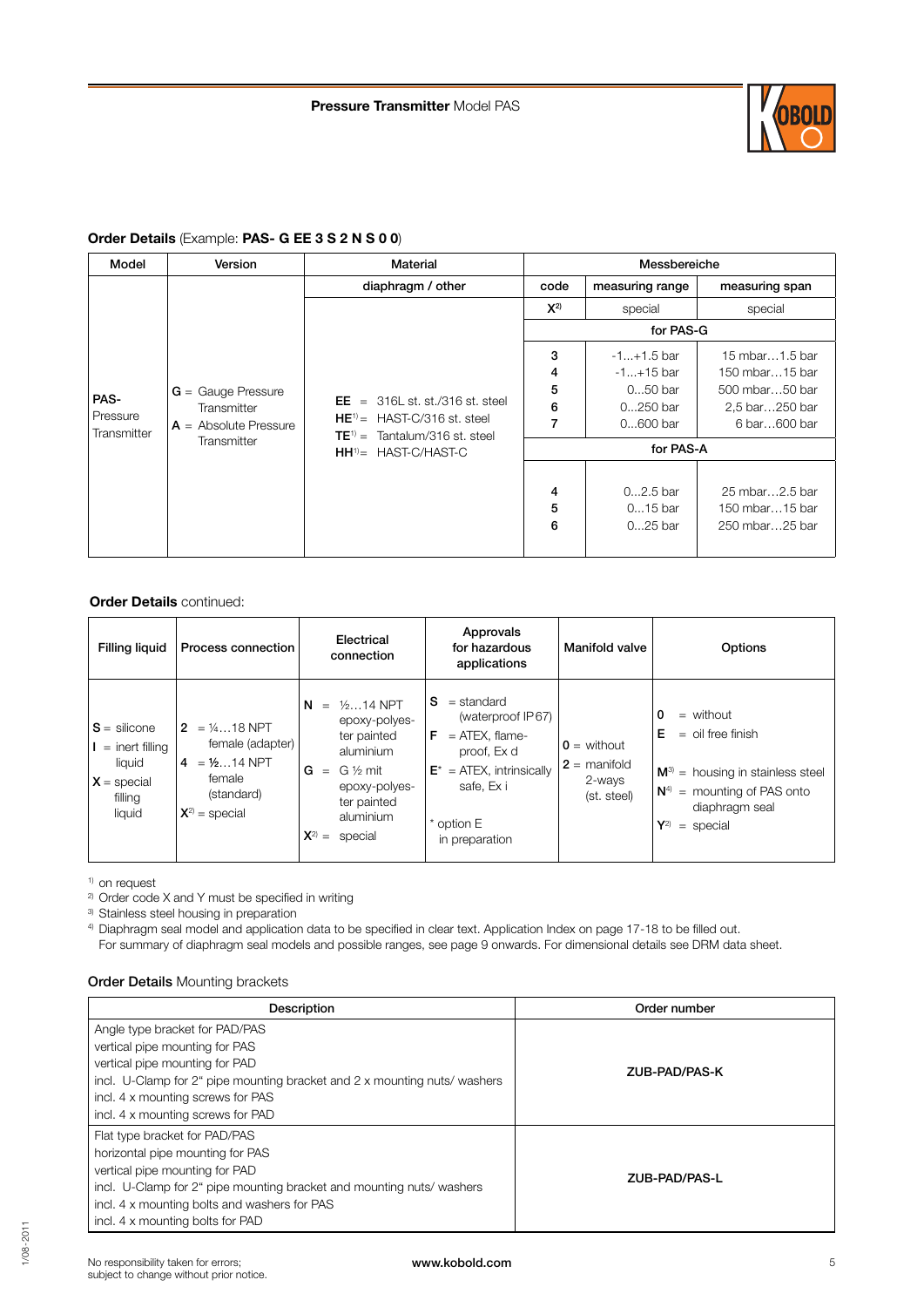

R NE I G

 $\overline{\phantom{a}}$ 

## **Dimensions Standard model**





## **PAS with 2-way manifold valve and angle type bracket (vertical mounted)**

## **Technical Specifications (of 2-way manifold valve)**

Material: 316SS Connection & Size: ½" NPT (F) Pressure rating: 6,000 psig at 38°C (≈410 bar) Temperature range: -54°C ... +232°C



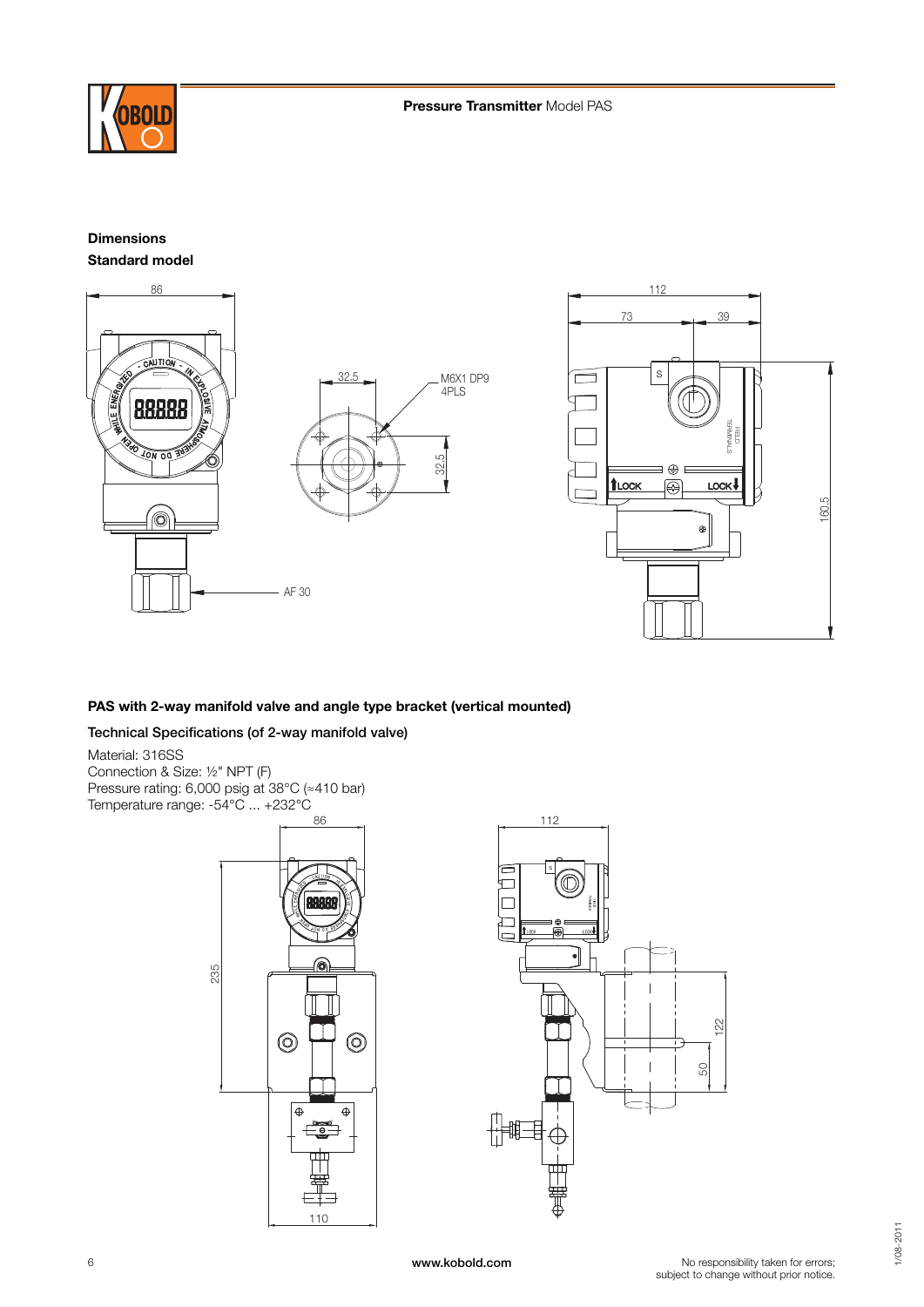

## **Example of PAS direct assembled with diaphragm seal**  (for dimensional details, see DRM data sheet)





## **Dimensions (mm): Examples for DN50 / DN 80 / 2" ANSI / 3" ANSI**

| Flange type      | D     | k     | d2 | b    |                | d4  | x |
|------------------|-------|-------|----|------|----------------|-----|---|
| <b>DN50 PN16</b> | 165   | 125   | 18 | 18   | 2              | 102 |   |
| <b>DN50 PN40</b> | 165   | 125   | 18 | 20   | $\overline{2}$ |     |   |
| 2" ANSI Cl. 150  | 152.4 | 120,6 | 19 | 19.1 | 2              | 92  |   |
| 2" ANSI CI, 300  | 165.1 | 127   | 19 | 22.3 | $\overline{2}$ |     | 8 |
| <b>DN80 PN16</b> | 200   | 160   | 18 | 20   | $\overline{2}$ | 138 | 8 |
| <b>DN80 PN40</b> | 200   | 160   | 18 | 24   | 2              |     | 8 |
| 3" ANSI CI, 150  | 190.5 | 152.4 | 19 | 23.9 | 1.6            | 127 |   |
| 3" ANSI CI, 300  | 209.5 | 168.3 | 22 | 28.4 | 1.6            |     | 8 |

## **Example of PAS remote assembed with diaphragm seal and capillary** (for dimensional details, see DRM data sheet)





# **Dimensions (mm): Examples for DN50 / DN 80 / 2" ANSI / 3" ANSI**

| Flange type      | D     | k     | d <sub>2</sub> | b    |                | d4  | x |
|------------------|-------|-------|----------------|------|----------------|-----|---|
| <b>DN50 PN16</b> | 165   | 125   | 18             | 18   | 2              | 102 |   |
| <b>DN50 PN40</b> | 165   | 125   | 18             | 20   | 2              |     |   |
| 2" ANSI CI, 150  | 152.4 | 120.6 | 19             | 19.1 | 2              | 92  |   |
| 2" ANSI Cl. 300  | 165.1 | 127   | 19             | 22.3 | $\overline{2}$ |     | 8 |
| <b>DN80 PN16</b> | 200   | 160   | 18             | 20   | 2              | 138 | 8 |
| <b>DN80 PN40</b> | 200   | 160   | 18             | 24   | 2              |     | 8 |
| 3" ANSI CI, 150  | 190.5 | 152.4 | 19             | 23.9 | 1.6            | 127 |   |
| 3" ANSI CI, 300  | 209.5 | 168.3 | 22             | 28.4 | 1.6            |     | 8 |